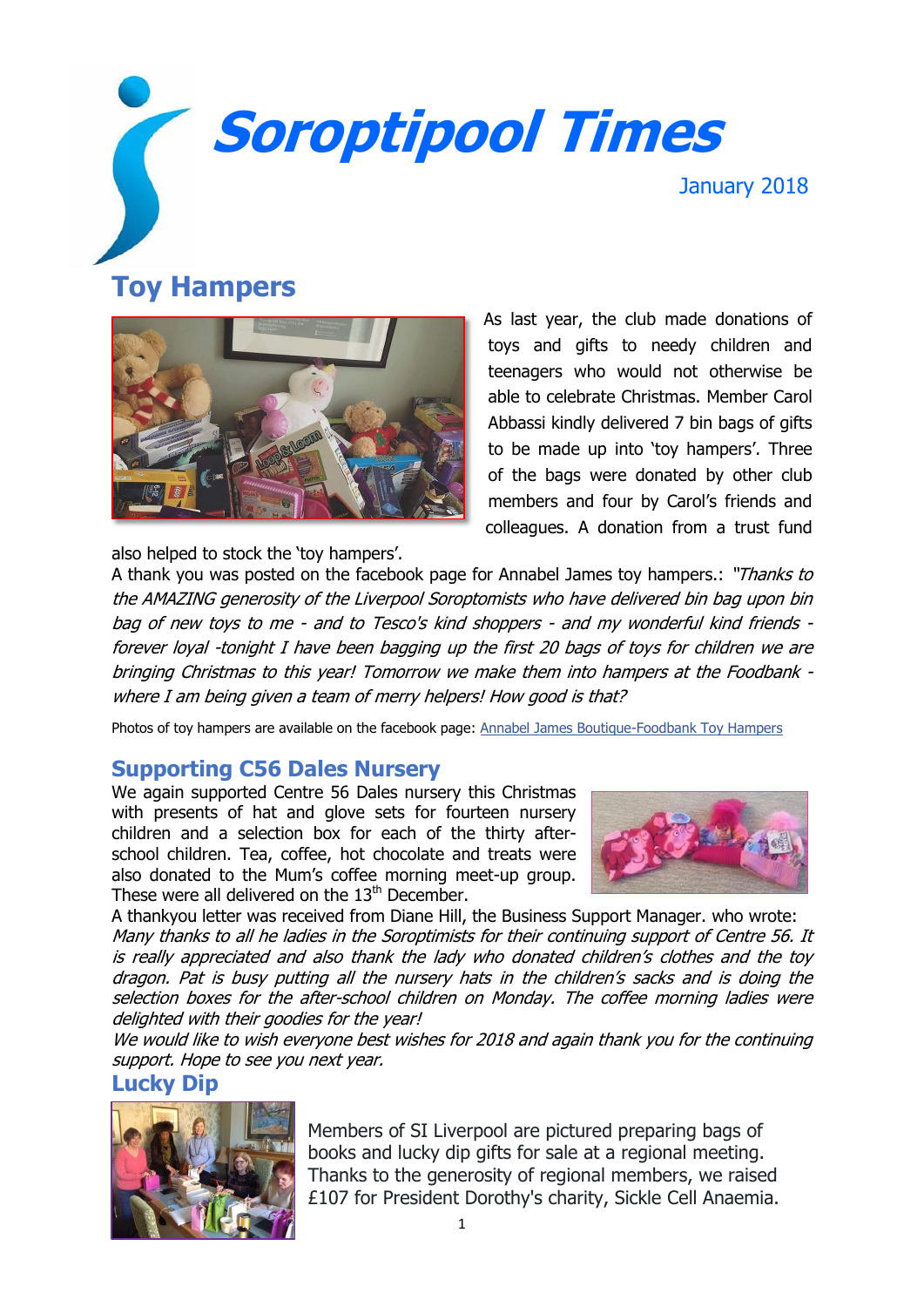**September Charity Lunch at the Marina Bar and Grill.** Can you spot yourself?



President Dorothy writes: The Charity lunch was coordinated by Ann Mercer and her team SI Liverpool .The event was organised to raise awareness of Sickle Cell and its effects on sufferers and their families. Our invited guests were the speaker Anya, Chair of the Sickle Cell Support group and Regional President Margaret Molyneux, her husband and family member. The presentation by Anya triggered many questions and networking from the attendees. The lunch was well supported by members of the club, their family and friends. Everyone gave generously towards the raffle. Anya's talk was well received and she is looking forward to coming again. Anya and Margaret were thanked for attending this event and flowers were presented to them. We did not forget Margaret's husband John -always there when needed. A gift was presented to him by President Elect, Dorcas Akeju.

#### **Federation Conference in Cardiff**



Elaine Stump writes: As my first year as a Soroptimist came to a close, I joined the rest of the Great Britain and Ireland delegates and my Liverpool Club friends, Anne and Dorcas to see what the 83<sup>rd</sup> Federation Conference would bring and what we could take back to our Members for the next Conference to be held in 2018 in Liverpool. What was great -The highlights for me were the presentations from Mandy Hickson (former female pilot on frontline Tornado GR4 squadron) and

Dame Katherine Grainger (Great Britain's most decorated female Olympian – rowing). Good presentational skills and fascinating journeys to success are a great